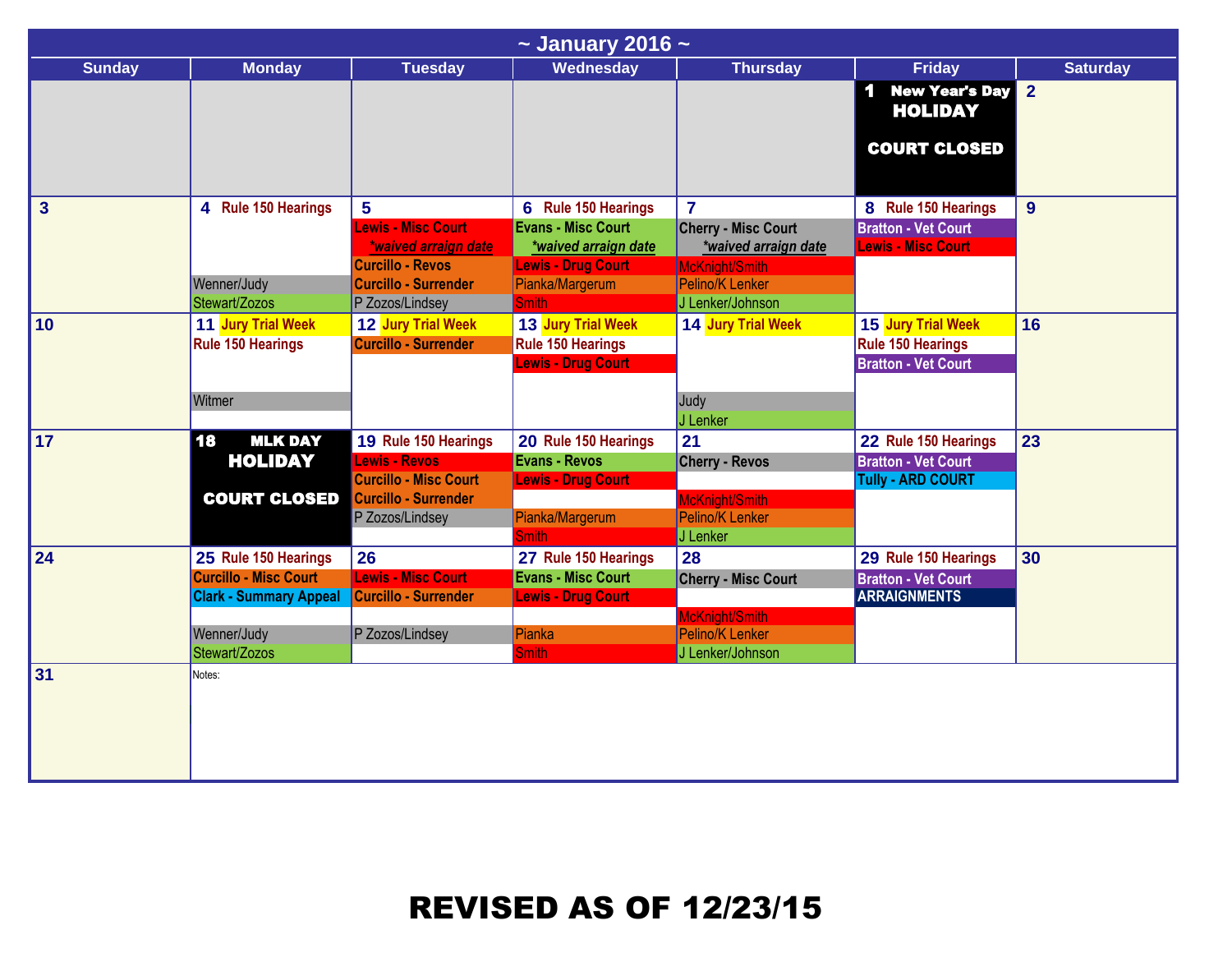| $\sim$ February 2016 $\sim$ |                               |                             |                           |                            |                            |                 |  |  |
|-----------------------------|-------------------------------|-----------------------------|---------------------------|----------------------------|----------------------------|-----------------|--|--|
| <b>Sunday</b>               | <b>Monday</b>                 | <b>Tuesday</b>              | Wednesday                 | <b>Thursday</b>            | <b>Friday</b>              | <b>Saturday</b> |  |  |
|                             | 1 Rule 150 Hearings           | $\overline{2}$              | 3 Rule 150 Hearings       | 4                          | 5 Rule 150 Hearings        | $6\phantom{1}$  |  |  |
|                             | <b>Curcillo - Misc Court</b>  | <b>Lewis - Misc Court</b>   | <b>Evans - Misc Court</b> | <b>Cherry - Misc Court</b> | <b>Bratton - Vet Court</b> |                 |  |  |
|                             | *waived arraign date          | *waived arraign date        | *waived arraign date      | *waived arraign date       |                            |                 |  |  |
|                             |                               | <b>Curcillo - Surrender</b> | <b>Lewis - Drug Court</b> | McKnight/Smith             |                            |                 |  |  |
|                             | Wenner/Witmer                 | P Zozos/Lindsey             | Pianka/Margerum           | Pelino/K Lenker            |                            |                 |  |  |
|                             | Stewart/Zozos                 |                             | <b>Smith</b>              | J Lenker/Johnson           |                            |                 |  |  |
| $\overline{7}$              | 8 Jury Trial Week             | 9 Jury Trial Week           | 10 Jury Trial Week        | 11 Jury Trial Week         | 12 Jury Trial Week         | 13              |  |  |
|                             | <b>Rule 150 Hearings</b>      | <b>Curcillo - Surrender</b> | Rule 150 Hearings         |                            | Rule 150 Hearings          |                 |  |  |
|                             |                               |                             | <b>Lewis - Drug Court</b> |                            |                            |                 |  |  |
|                             |                               |                             |                           |                            |                            |                 |  |  |
|                             | Judy                          |                             |                           | Judy                       | Witmer                     |                 |  |  |
|                             |                               |                             |                           | J Lenker                   |                            |                 |  |  |
| $\overline{14}$             | <b>15 Presidents' Day</b>     | 16 Rule 150 Hearings        | 17 Rule 150 Hearings      | $\overline{18}$            | 19 Rule 150 Hearings       | $\overline{20}$ |  |  |
|                             | <b>HOLIDAY</b>                | Lewis - Revos               | <b>Evans - Revos</b>      |                            | <b>Bratton - Vet Court</b> |                 |  |  |
|                             |                               | <b>Curcillo - Surrender</b> | <b>Lewis - Drug Court</b> |                            | <b>Tully - ARD COURT</b>   |                 |  |  |
|                             | <b>COURT CLOSED</b>           |                             |                           | McKnight/Smith             |                            |                 |  |  |
|                             |                               | P Zozos/Lindsey             | Pianka                    | Pelino/K Lenker            |                            |                 |  |  |
|                             |                               |                             | <b>Smith</b>              | J Lenker                   |                            |                 |  |  |
| 21                          | 22 Rule 150 Hearings          | 23                          | 24 Rule 150 Hearings      | 25                         | 26 Rule 150 Hearings       | 27              |  |  |
|                             | <b>Curcillo - Revos</b>       | <b>Lewis - Misc Court</b>   | <b>Evans - Misc Court</b> | <b>Cherry - Misc Court</b> | <b>Bratton - Vet Court</b> |                 |  |  |
|                             | <b>Clark - Summary Appeal</b> | <b>Curcillo - Surrender</b> | <b>Lewis - Drug Court</b> |                            | <b>ARRAIGNMENTS</b>        |                 |  |  |
|                             |                               |                             | <b>Cherry - Revos</b>     | McKnight/Smith             |                            |                 |  |  |
|                             | Wenner/Witmer                 | P Zozos/Lindsey             | Pianka/Margerum           | Pelino/K Lenker            |                            |                 |  |  |
|                             | Stewart/Zozos                 |                             | <b>Smith</b>              | J Lenker/Johnson           |                            |                 |  |  |
| 28                          | 29 Rule 150 Hearings          | Notes:                      |                           |                            |                            |                 |  |  |
|                             | <b>Curcillo - Misc Court</b>  |                             |                           |                            |                            |                 |  |  |
|                             | waived arraign date           |                             |                           |                            |                            |                 |  |  |
|                             |                               |                             |                           |                            |                            |                 |  |  |
|                             | Wenner/Judy                   |                             |                           |                            |                            |                 |  |  |
|                             | Stewart/Zozos                 |                             |                           |                            |                            |                 |  |  |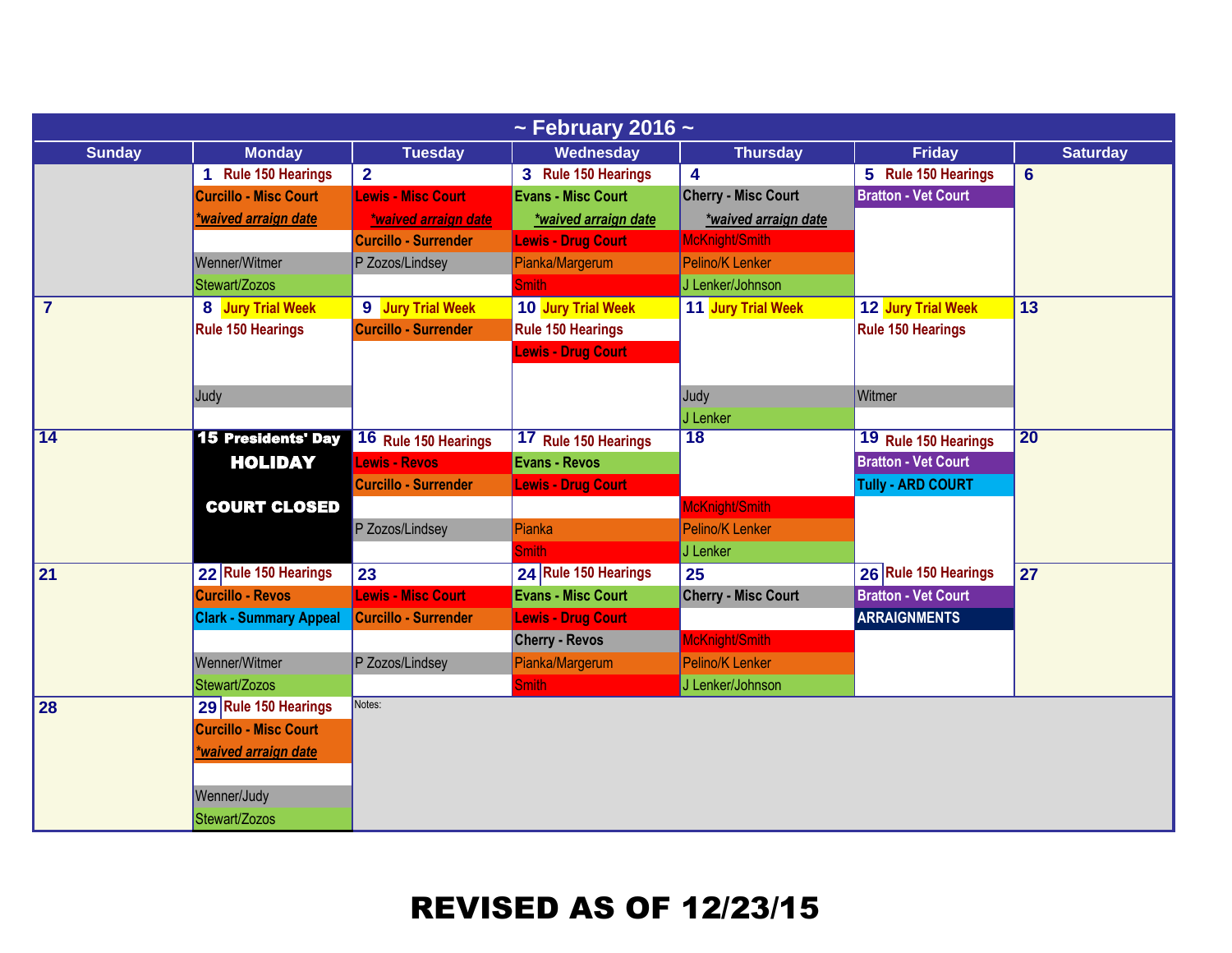| $\sim$ March 2016 $\sim$ |                               |                             |                                    |                            |                            |                 |  |
|--------------------------|-------------------------------|-----------------------------|------------------------------------|----------------------------|----------------------------|-----------------|--|
| <b>Sunday</b>            | <b>Monday</b>                 | <b>Tuesday</b>              | <b>Wednesday</b>                   | <b>Thursday</b>            | <b>Friday</b>              | <b>Saturday</b> |  |
|                          |                               | 1                           | 2 Rule 150 Hearings                | $\mathbf{3}$               | 4 Rule 150 Hearings        | 5               |  |
|                          |                               | <b>Lewis - Misc Court</b>   | <b>Curcillo - C&amp;F Contempt</b> | <b>Cherry - Misc Court</b> | <b>Bratton - Vet Court</b> |                 |  |
|                          |                               | *waived arraign date        | <b>Evans - Misc Court</b>          | *waived arraign date       |                            |                 |  |
|                          |                               | <b>Curcillo - Surrender</b> | *waived arraign date               | McKnight/Smith             |                            |                 |  |
|                          |                               |                             | <b>Lewis - Drug Court</b>          | Pelino/K Lenker            |                            |                 |  |
|                          |                               | P Zozos/Lindsey             | Pianka/Margerum                    | J Lenker                   |                            |                 |  |
|                          |                               |                             | <b>Smith</b>                       |                            |                            |                 |  |
| $6\phantom{1}6$          | 7 Rule 150 Hearings           | 8                           | 9 Rule 150 Hearings                | 10                         | 11 Rule 150 Hearings       | 12              |  |
|                          | <b>Curcillo - Misc Court</b>  | <b>Lewis - Misc Court</b>   | <b>Evans - Misc Court</b>          | <b>Cherry - Misc Court</b> | <b>Bratton - Vet Court</b> |                 |  |
|                          |                               | <b>Curcillo - Surrender</b> | <b>Lewis - Drug Court</b>          |                            | <b>Tully - ARD Court</b>   |                 |  |
|                          |                               |                             |                                    | McKnight/Smith             |                            |                 |  |
|                          | Wenner/Witmer                 | P Zozos/Lindsey             | Pianka                             | <b>Pelino/K Lenker</b>     |                            |                 |  |
|                          | Stewart/Zozos                 |                             | <b>Smith</b>                       | J Lenker/Johnson           |                            |                 |  |
| $\sqrt{13}$              | 14 Jury Trial Week            | 15 Jury Trial Week          | 16 Jury Trial Week                 | 17 Jury Trial Week         | 18 Jury Trial Week         | 19              |  |
|                          | <b>Rule 150 Hearings</b>      | <b>Curcillo - Surrender</b> | <b>Rule 150 Hearings</b>           |                            | <b>Rule 150 Hearings</b>   |                 |  |
|                          |                               |                             | <b>Lewis - Drug Court</b>          |                            | <b>Bratton - Vet Court</b> |                 |  |
|                          |                               |                             |                                    |                            |                            |                 |  |
|                          | Judy                          |                             |                                    |                            |                            |                 |  |
|                          |                               |                             |                                    | J Lenker                   |                            |                 |  |
| 20                       | 21 Rule 150 Hearings          | 22                          | 23 Rule 150 Hearings               | 24                         | 25 Rule 150 Hearings       | 26              |  |
|                          | <b>Curcillo - Revos</b>       | Lewis - Revos               | <b>Evans - Revos</b>               | <b>Cherry - Revos</b>      | <b>Bratton - Vet Court</b> |                 |  |
|                          |                               | <b>Curcillo - Surrender</b> | <b>Lewis - Drug Court</b>          |                            | <b>ARRAIGNMENTS</b>        |                 |  |
|                          |                               |                             |                                    | McKnight/Smith             |                            |                 |  |
|                          | Wenner/Witmer                 | P Zozos/Lindsey             | Pianka/Margerum                    | Pelino/K Lenker            |                            |                 |  |
|                          | Stewart/Zozos                 |                             | <b>Smith</b>                       | J Lenker/Johnson           |                            |                 |  |
| 27                       | 28 Rule 150 Hearings          | 29                          | 30 Rule 150 Hearings               | 31                         | Notes:                     |                 |  |
|                          | <b>Curcillo - Misc Court</b>  | <b>Lewis - Misc Court</b>   | <b>Evans - Misc Court</b>          | <b>Cherry - Misc Court</b> |                            |                 |  |
|                          | *waived arraign date          | *waived arraign date        | *waived arraign date               | *waived arraign date       |                            |                 |  |
|                          | <b>Clark - Summary Appeal</b> | Curcillo - Surrender        | <b>Lewis - Drug Court</b>          | McKnight/Smith             |                            |                 |  |
|                          | Wenner/Judy                   | P Zozos/Lindsey             | Pianka                             | <b>Pelino/K Lenker</b>     |                            |                 |  |
|                          | Stewart/Zozos                 |                             | <b>Smith</b>                       | J Lenker                   |                            |                 |  |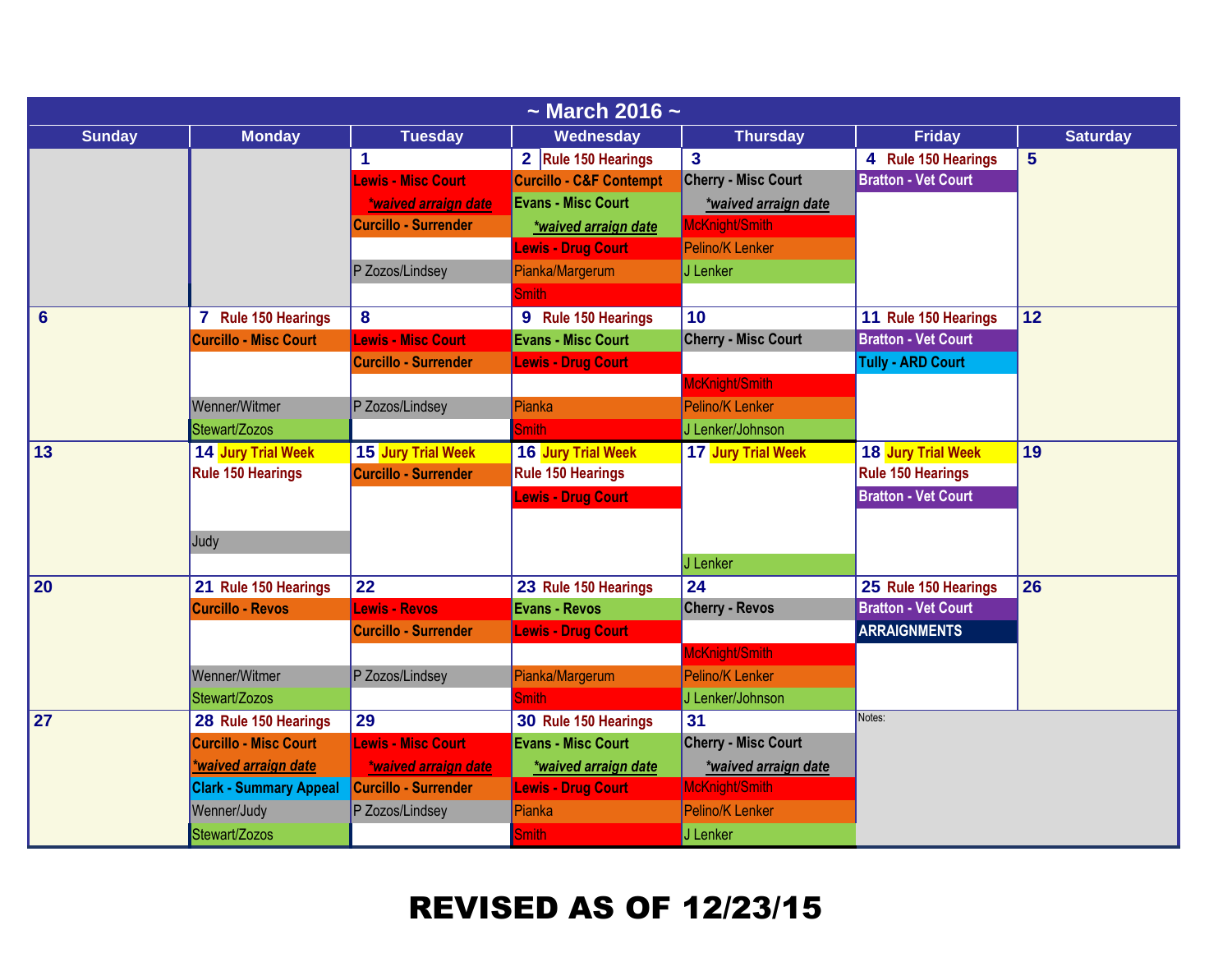|                 | $\sim$ April 2016 $\sim$      |                             |                           |                            |                                                   |                 |  |  |  |
|-----------------|-------------------------------|-----------------------------|---------------------------|----------------------------|---------------------------------------------------|-----------------|--|--|--|
| <b>Sunday</b>   | <b>Monday</b>                 | <b>Tuesday</b>              | Wednesday                 | <b>Thursday</b>            | <b>Friday</b>                                     | <b>Saturday</b> |  |  |  |
|                 |                               |                             |                           |                            | 1 Rule 150 Hearings<br><b>Bratton - Vet Court</b> | $\overline{2}$  |  |  |  |
|                 |                               |                             |                           |                            |                                                   |                 |  |  |  |
| $\mathbf{3}$    | 4 Rule 150 Hearings           | $5\phantom{.0}$             | 6 Rule 150 Hearings       | $\overline{7}$             | 8 Rule 150 Hearings                               | 9               |  |  |  |
|                 | <b>Curcillo - Misc Court</b>  | <b>Lewis - Misc Court</b>   | <b>Evans - Misc Court</b> | <b>Cherry - Misc Court</b> | <b>Bratton - Vet Court</b>                        |                 |  |  |  |
|                 |                               | <b>Curcillo - Surrender</b> | <b>Lewis - Drug Court</b> |                            |                                                   |                 |  |  |  |
|                 |                               |                             |                           | McKnight/Smith             |                                                   |                 |  |  |  |
|                 | Wenner/Witmer                 | P Zozos/Lindsey             | Pianka                    | Pelino/K Lenker            |                                                   |                 |  |  |  |
|                 | Stewart/Zozos                 |                             | <b>Smith</b>              | J Lenker/Johnson           |                                                   |                 |  |  |  |
| 10              | 11 Rule 150 Hearings          | 12                          | 13 Rule 150 Hearings      | 14                         | 15 Rule 150 Hearings                              | 16              |  |  |  |
|                 | <b>Curcillo - Misc Court</b>  | <b>Lewis - Misc Court</b>   | <b>Evans - Misc Court</b> | <b>Cherry - Misc Court</b> | <b>Bratton - Vet Court</b>                        |                 |  |  |  |
|                 |                               | <b>Curcillo - Surrender</b> | <b>Lewis - Drug Court</b> |                            | <b>Tully - ARD COURT</b>                          |                 |  |  |  |
|                 |                               |                             |                           | McKnight/Smith             |                                                   |                 |  |  |  |
|                 | Wenner/Judy                   | P Zozos/Lindsey             | Pianka/Margerum           | <b>Pelino/K Lenker</b>     |                                                   |                 |  |  |  |
|                 | Stewart/Zozos                 |                             | <b>Smith</b>              | J Lenker                   |                                                   |                 |  |  |  |
| $\overline{17}$ | 18 Jury Trial Week            | 19 Jury Trial Week          | 20 Jury Trial Week        | 21 Jury Trial Week         | 22 Jury Trial Week                                | 23              |  |  |  |
|                 | Rule 150 Hearings             | <b>Curcillo - Surrender</b> | <b>Rule 150 Hearings</b>  |                            | <b>Rule 150 Hearings</b>                          |                 |  |  |  |
|                 |                               |                             | <b>Lewis - Drug Court</b> |                            | <b>Bratton - Vet Court</b>                        |                 |  |  |  |
|                 |                               |                             |                           |                            |                                                   |                 |  |  |  |
|                 | Witmer                        |                             |                           |                            |                                                   |                 |  |  |  |
|                 |                               |                             |                           | J Lenker                   |                                                   |                 |  |  |  |
| 24              | 25 Rule 150 Hearings          | 26                          | 27 Rule 150 Hearings      | 28                         | 29 Rule 150 Hearings                              | 30              |  |  |  |
|                 | <b>Curcillo - Revos</b>       | <b>Lewis - Revos</b>        | <b>Evans - Revos</b>      | <b>Cherry - Revos</b>      | <b>Bratton - Vet Court</b>                        |                 |  |  |  |
|                 | <b>Clark - Summary Appeal</b> | <b>Curcillo - Surrender</b> |                           |                            | <b>ARRAIGNMENTS</b>                               |                 |  |  |  |
|                 |                               |                             | <b>Lewis - Drug Court</b> | McKnight/Smith             |                                                   |                 |  |  |  |
|                 | Wenner/Judy                   | P Zozos/Lindsey             | Pianka/Margerum           | Pelino/K Lenker            |                                                   |                 |  |  |  |
|                 | Stewart/Zozos                 |                             | <b>Smith</b>              | J Lenker/Johnson           |                                                   |                 |  |  |  |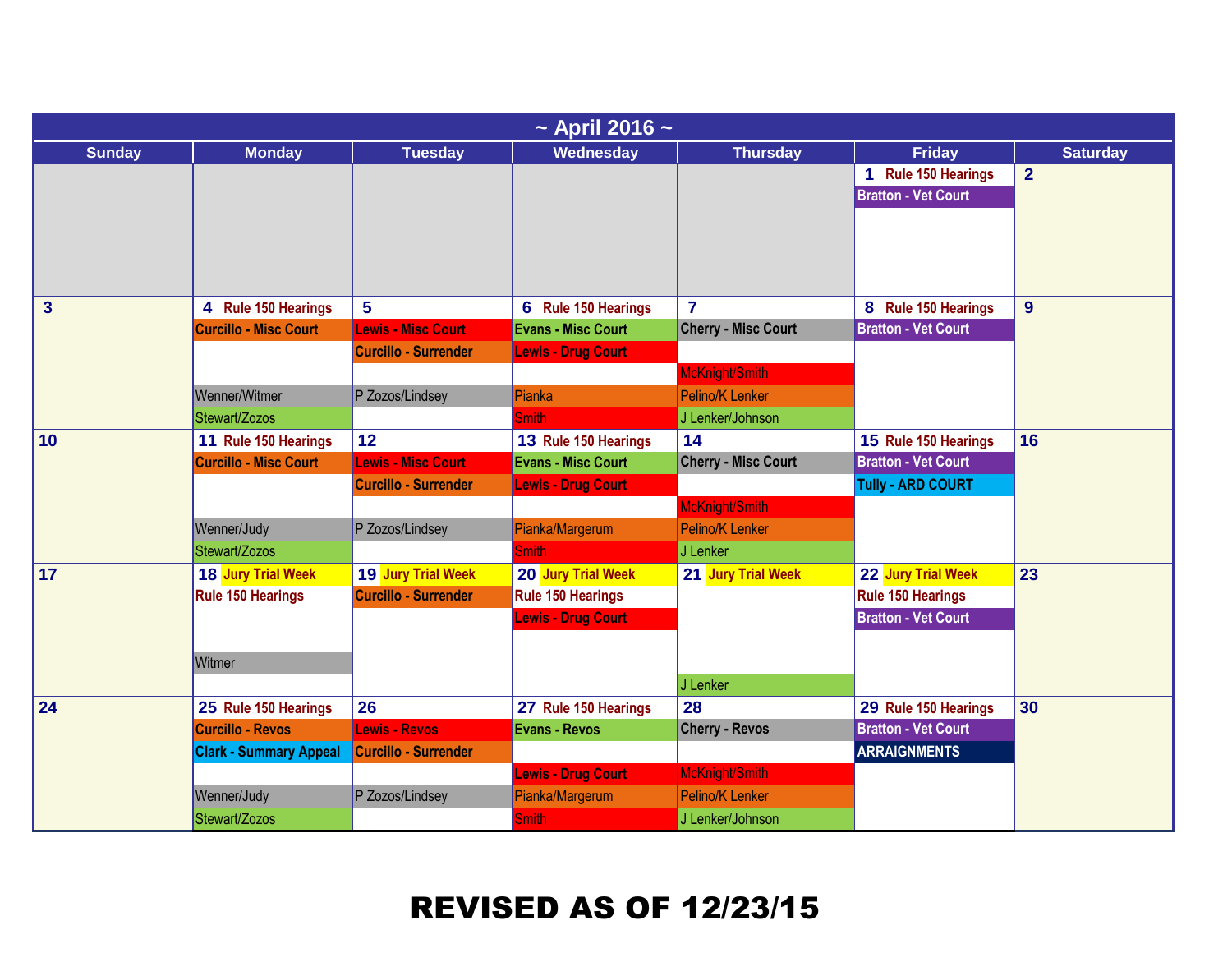| $\sim$ May 2016 $\sim$ |                               |                             |                                    |                            |                            |                 |  |  |
|------------------------|-------------------------------|-----------------------------|------------------------------------|----------------------------|----------------------------|-----------------|--|--|
| <b>Sunday</b>          | <b>Monday</b>                 | <b>Tuesday</b>              | Wednesday                          | <b>Thursday</b>            | <b>Friday</b>              | <b>Saturday</b> |  |  |
| $\mathbf{1}$           | 2 Rule 150 Hearings           | $\overline{\mathbf{3}}$     | 4 Rule 150 Hearings                | 5                          | 6 Rule 150 Hearings        | $\overline{7}$  |  |  |
|                        | <b>Curcillo - Misc Court</b>  | <b>Lewis - Misc Court</b>   | <b>Curcillo - C&amp;F Contempt</b> | <b>Cherry - Misc Court</b> | <b>Bratton - Vet Court</b> |                 |  |  |
|                        | *waived arraign date          | *waived arraign date        | <b>Evans - Misc Court</b>          | *waived arraign date       |                            |                 |  |  |
|                        | Naturalization Court          | <b>Curcillo - Surrender</b> | *waived arraign date               | McKnight/Smith             |                            |                 |  |  |
|                        | Wenner/Witmer                 | P Zozos/Lindsey             | <b>Lewis - Drug Court</b>          | Pelino/K Lenker            |                            |                 |  |  |
|                        | Stewart/Zozos                 |                             | Pianka                             | J Lenker/Johnson           |                            |                 |  |  |
|                        |                               |                             | <b>Smith</b>                       |                            |                            |                 |  |  |
| 8                      | 9 Rule 150 Hearings           | 10                          | 11 Rule 150 Hearings               | 12                         | 13 Rule 150 Hearings       | 14              |  |  |
|                        | <b>Curcillo - Misc Court</b>  | <b>Lewis - Misc Court</b>   | <b>Evans - Misc Court</b>          | <b>Cherry - Misc Court</b> | <b>Bratton - Vet Court</b> |                 |  |  |
|                        |                               |                             | <b>Lewis - Drug Court</b>          |                            | <b>Tully - ARD COURT</b>   |                 |  |  |
|                        |                               |                             |                                    | McKnight/Smith             |                            |                 |  |  |
|                        | Wenner/Judy                   | P Zozos/Lindsey             | Pianka/Margerum                    | Pelino/K Lenker            |                            |                 |  |  |
|                        | Stewart/Zozos                 |                             | <b>Smith</b>                       | J Lenker                   |                            |                 |  |  |
| 15                     | 16 Jury Trial Week            | 17 Jury Trial Week          | 18 Jury Trial Week                 | 19 Jury Trial Week         | 20 Jury Trial Week         | 21              |  |  |
|                        | <b>Rule 150 Hearings</b>      | <b>Curcillo - Surrender</b> | <b>Rule 150 Hearings</b>           |                            | <b>Rule 150 Hearings</b>   |                 |  |  |
|                        |                               |                             | <b>Lewis - Drug Court</b>          |                            | <b>Bratton - Vet Court</b> |                 |  |  |
|                        |                               |                             |                                    |                            |                            |                 |  |  |
|                        | Witmer                        |                             |                                    |                            |                            |                 |  |  |
|                        |                               |                             |                                    | J Lenker                   |                            |                 |  |  |
| 22                     | 23 Rule 150 Hearings          | 24                          | 25 Rule 150 Hearings               | 26                         | 27 Rule 150 Hearings       | 28              |  |  |
|                        | <b>Curcillo - Revos</b>       | Lewis - Revos               | <b>Evans - Revos</b>               | <b>Cherry - Revos</b>      | <b>Bratton - Vet Court</b> |                 |  |  |
|                        | <b>Clark - Summary Appeal</b> | <b>Curcillo - Surrender</b> | <b>Lewis - Drug Court</b>          |                            | <b>ARRAIGNMENTS</b>        |                 |  |  |
|                        |                               |                             |                                    | McKnight/Smith             |                            |                 |  |  |
|                        | Wenner/Judy                   | P Zozos/Lindsey             | Pianka/Margerum                    | Pelino/K Lenker            |                            |                 |  |  |
|                        | Stewart/Zozos                 |                             | <b>Smith</b>                       | J Lenker/Johnson           |                            |                 |  |  |
| 29                     | <b>30 Memorial Day</b>        | 31 Rule 150 Hearings        | Notes:                             |                            |                            |                 |  |  |
|                        | <b>HOLIDAY</b>                | <b>Lewis - Misc Court</b>   |                                    |                            |                            |                 |  |  |
|                        |                               | <b>Curcillo - Surrender</b> |                                    |                            |                            |                 |  |  |
|                        | <b>COURT CLOSED</b>           |                             |                                    |                            |                            |                 |  |  |
|                        |                               | P Zozos/Lindsey             |                                    |                            |                            |                 |  |  |
|                        |                               |                             |                                    |                            |                            |                 |  |  |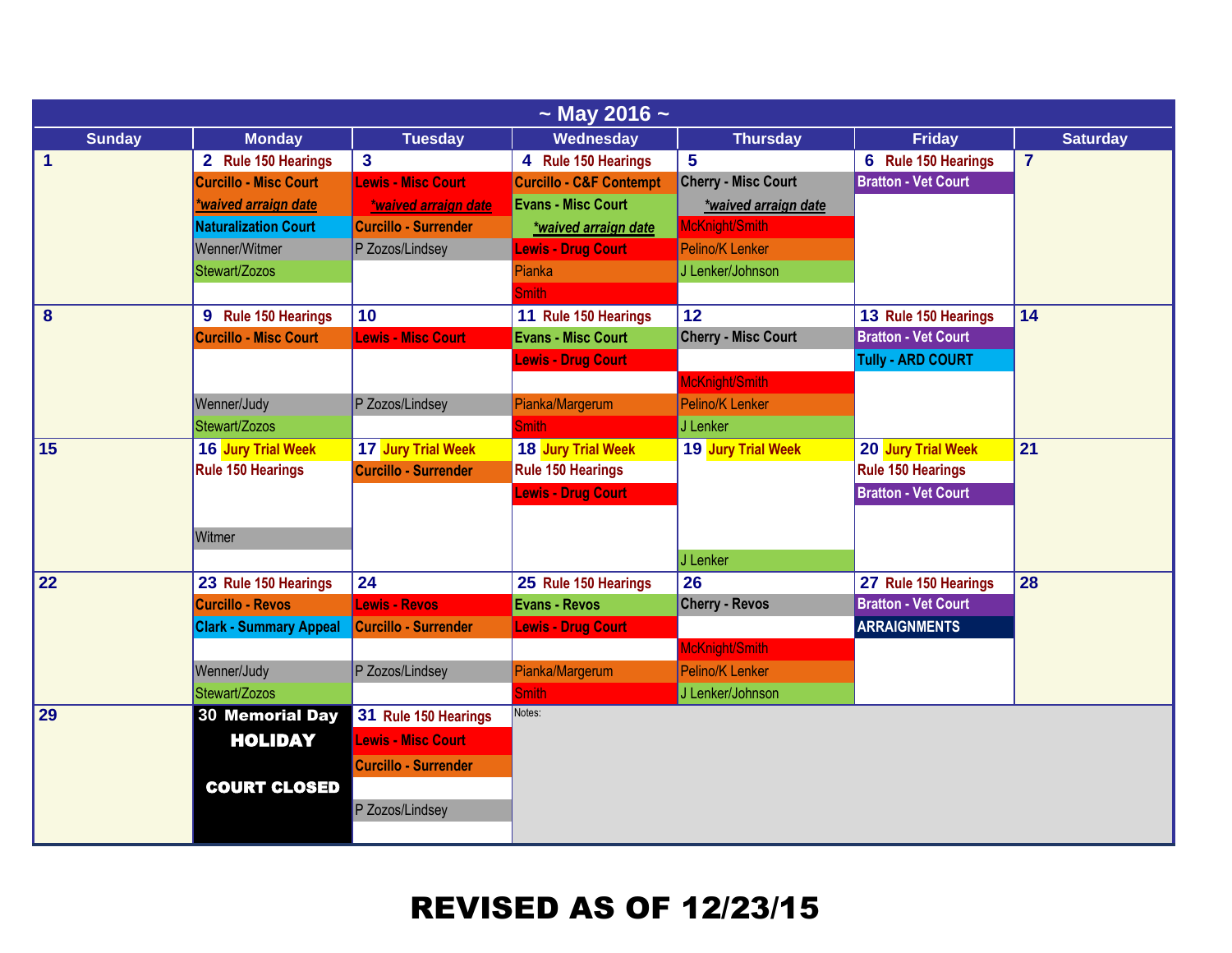| $\sim$ June 2016 $\sim$ |                               |                             |                           |                            |                            |                 |  |  |
|-------------------------|-------------------------------|-----------------------------|---------------------------|----------------------------|----------------------------|-----------------|--|--|
| <b>Sunday</b>           | <b>Monday</b>                 | <b>Tuesday</b>              | Wednesday                 | <b>Thursday</b>            | <b>Friday</b>              | <b>Saturday</b> |  |  |
|                         |                               |                             | 1 Rule 150 Hearings       | $\overline{2}$             | 3 Rule 150 Hearings        | 4               |  |  |
|                         |                               |                             | <b>Evans - Misc Court</b> | <b>Cherry - Misc Court</b> | <b>Bratton - Vet Court</b> |                 |  |  |
|                         |                               |                             | <b>Lewis - Drug Court</b> |                            |                            |                 |  |  |
|                         |                               |                             |                           | McKnight/Smith             |                            |                 |  |  |
|                         |                               |                             | Pianka                    | Pelino/K Lenker            |                            |                 |  |  |
|                         |                               |                             | <b>Smith</b>              | J Lenker/Johnson           |                            |                 |  |  |
| 5                       | 6 Rule 150 Hearings           | $\overline{\mathbf{7}}$     | 8 Rule 150 Hearings       | 9                          | 10 Rule 150 Hearings       | 11              |  |  |
|                         | <b>Curcillo - Misc Court</b>  | <b>Lewis - Misc Court</b>   | <b>Evans - Misc Court</b> | <b>Cherry - Misc Court</b> | <b>Bratton - Vet Court</b> |                 |  |  |
|                         | *waived arraign date          | *waived arraign date        | *waived arraign date      | *waived arraign date       | <b>Tully - ARD COURT</b>   |                 |  |  |
|                         |                               | <b>Curcillo - Surrender</b> | <b>Lewis - Drug Court</b> | McKnight/Smith             |                            |                 |  |  |
|                         | Wenner/Witmer                 | P Zozos/Lindsey             | Pianka/Margerum           | <b>Pelino/K Lenker</b>     |                            |                 |  |  |
|                         | Stewart/Zozos                 |                             | <b>Smith</b>              | J Lenker                   |                            |                 |  |  |
| 12                      | 13 Rule 150 Hearings          | 14                          | 15 Rule 150 Hearings      | 16                         | 17 Rule 150 Hearings       | 18              |  |  |
|                         | <b>Curcillo - Misc Court</b>  | <b>Lewis - Misc Court</b>   | <b>Evans - Misc Court</b> | <b>Cherry - Misc Court</b> | <b>Bratton - Vet Court</b> |                 |  |  |
|                         |                               | <b>Curcillo - Surrender</b> | <b>Lewis - Drug Court</b> |                            | <b>ARRAIGNMENTS</b>        |                 |  |  |
|                         |                               |                             |                           | McKnight/Smith             |                            |                 |  |  |
|                         | Wenner/Judy                   | P Zozos/Lindsey             | Pianka                    | <b>Pelino/K Lenker</b>     |                            |                 |  |  |
|                         | Stewart/Zozos                 |                             | <b>Smith</b>              | J Lenker/Johnson           |                            |                 |  |  |
| 19                      | 20 Jury Trial Week            | 21 Jury Trial Week          | 22 Jury Trial Week        | 23 Jury Trial Week         | 24 Jury Trial Week         | 25              |  |  |
|                         | <b>Rule 150 Hearings</b>      | <b>Curcillo - Surrender</b> | Rule 150 Hearings         |                            | <b>Rule 150 Hearings</b>   |                 |  |  |
|                         |                               |                             | <b>Lewis - Drug Court</b> |                            | <b>Bratton - Vet Court</b> |                 |  |  |
|                         |                               |                             |                           |                            |                            |                 |  |  |
|                         | Witmer                        |                             |                           |                            |                            |                 |  |  |
|                         |                               |                             |                           | J Lenker                   |                            |                 |  |  |
| 26                      | 27 Rule 150 Hearings          | 28                          | 29 Rule 150 Hearings      | 30                         | Notes:                     |                 |  |  |
|                         | <b>Curcillo - Revos</b>       | <b>Lewis - Revos</b>        | <b>Evans - Revos</b>      | <b>Cherry - Revos</b>      |                            |                 |  |  |
|                         | <b>Clark - Summary Appeal</b> | <b>Curcillo - Surrender</b> | <b>Lewis - Drug Court</b> |                            |                            |                 |  |  |
|                         |                               |                             |                           | McKnight/Smith             |                            |                 |  |  |
|                         | Wenner/Judy                   | P Zozos/Lindsey             | Pianka/Margerum           | Pelino/K Lenker            |                            |                 |  |  |
|                         | Stewart/Zozos                 |                             | <b>Smith</b>              | J Lenker/Johnson           |                            |                 |  |  |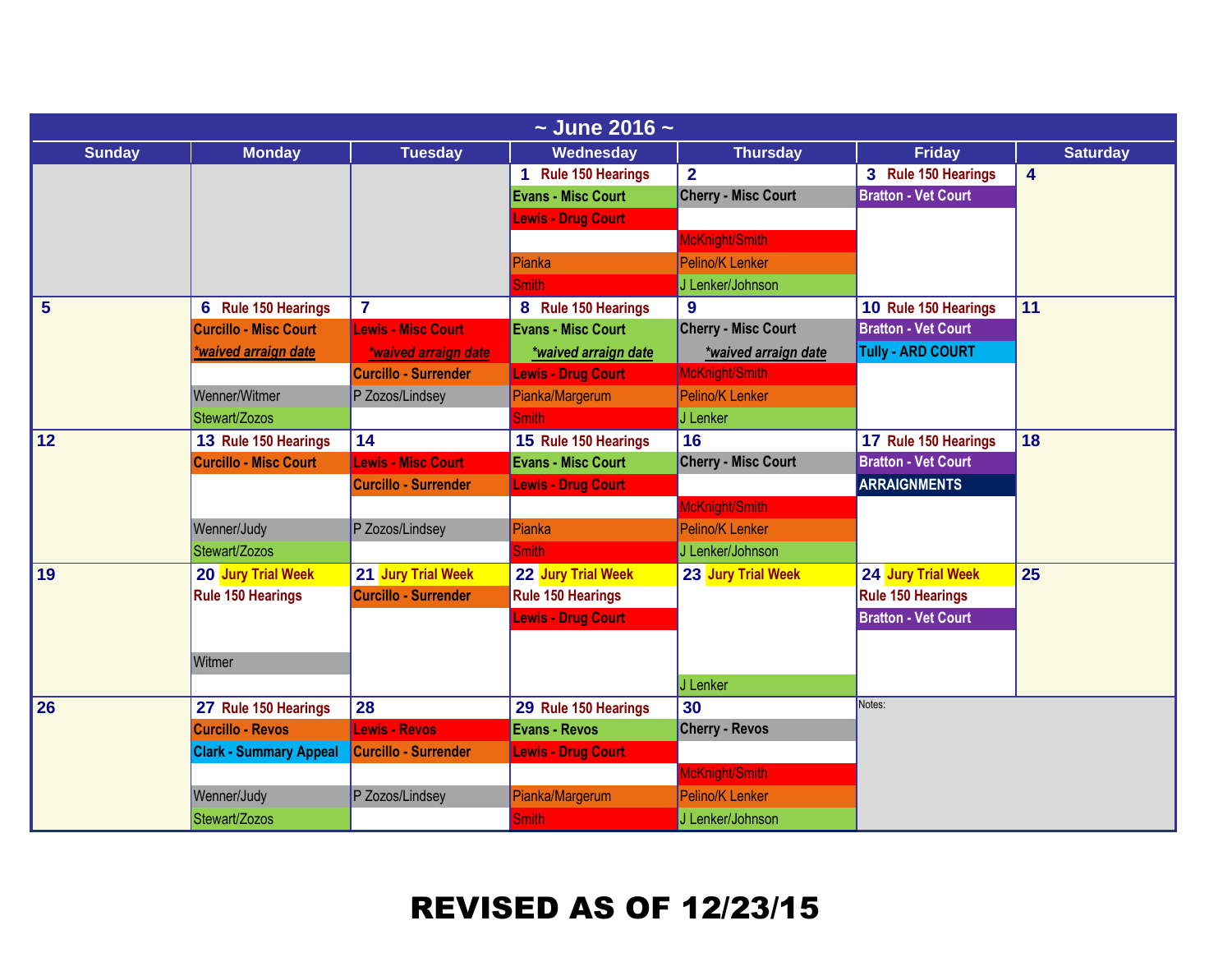|               | $\sim$ July 2016 $\sim$                                                                                                       |                                                                                                           |                                                                                                                                                           |                                                                                                                               |                                                                               |                                   |  |  |  |
|---------------|-------------------------------------------------------------------------------------------------------------------------------|-----------------------------------------------------------------------------------------------------------|-----------------------------------------------------------------------------------------------------------------------------------------------------------|-------------------------------------------------------------------------------------------------------------------------------|-------------------------------------------------------------------------------|-----------------------------------|--|--|--|
| <b>Sunday</b> | <b>Monday</b>                                                                                                                 | <b>Tuesday</b>                                                                                            | Wednesday                                                                                                                                                 | <b>Thursday</b>                                                                                                               | <b>Friday</b><br>1 Rule 150 Hearings<br><b>Bratton - Vet Court</b>            | <b>Saturday</b><br>$\overline{2}$ |  |  |  |
| $\mathbf{3}$  | <b>Independence Day</b><br><b>HOLIDAY</b>                                                                                     | 5 Rule 150 Hearings<br><b>Lewis - Misc Court</b><br><b>Curcillo - Surrender</b>                           | 6 Rule 150 Hearings<br><b>Curcillo - C&amp;F Contempt</b><br><b>Evans - Misc Court</b>                                                                    | $\overline{7}$<br><b>Cherry - Misc Court</b>                                                                                  | 8 Rule 150 Hearings<br><b>Bratton - Vet Court</b><br><b>Tully - ARD COURT</b> | 9                                 |  |  |  |
|               | <b>COURT CLOSED</b>                                                                                                           | P Zozos/Lindsey                                                                                           | <b>Lewis - Drug Court</b><br>Pianka/Margerum<br><b>Smith</b>                                                                                              | McKnight/Smith<br>Pelino/K Lenker<br>J Lenker                                                                                 |                                                                               |                                   |  |  |  |
| 10            | 11 Rule 150 Hearings<br><b>Curcillo - Misc Court</b><br>Wenner/Witmer                                                         | 12<br><b>Lewis - Misc Court</b><br><b>Curcillo - Surrender</b><br>P Zozos/Lindsey                         | 13 Rule 150 Hearings<br><b>Evans - Misc Court</b><br><b>Lewis - Drug Court</b><br>Pianka                                                                  | 14<br><b>Cherry - Misc Court</b><br>McKnight/Smith<br><b>Pelino/K Lenker</b>                                                  | 15 Rule 150 Hearings<br><b>Bratton - Vet Court</b><br><b>ARRAIGNMENTS</b>     | 16                                |  |  |  |
| 17            | Stewart/Zozos<br>18 Rule 150 Hearings<br><b>Curcillo - Misc Court</b><br>*waived arraign date<br>Wenner/Judy<br>Stewart/Zozos | 19<br><b>Lewis - Misc Court</b><br>*waived arraign date<br><b>Curcillo - Surrender</b><br>P Zozos/Lindsey | <b>Smith</b><br>20 Rule 150 Hearings<br><b>Evans - Misc Court</b><br>*waived arraign date<br><b>Lewis - Drug Court</b><br>Pianka/Margerum<br><b>Smith</b> | J Lenker/Johnson<br>21<br><b>Cherry - Misc Court</b><br>*waived arraign date<br>McKnight/Smith<br>Pelino/K Lenker<br>J Lenker | 22 Rule 150 Hearings<br><b>Bratton - Vet Court</b>                            | 23                                |  |  |  |
| 24            | 25 Rule 150 Hearings<br><b>Curcillo - Revos</b><br><b>Clark - Summary Appeal</b><br>Wenner/Witmer<br>Stewart/Zozos            | 26<br>Lewis - Revos<br><b>Curcillo - Surrender</b><br>P Zozos/Lindsey                                     | 27 Rule 150 Hearings<br><b>Evans - Revos</b><br><b>Lewis - Drug Court</b><br>Pianka<br>Smith                                                              | 28<br><b>Cherry - Revos</b><br>McKnight/Smith<br>Pelino/K Lenker<br>J Lenker/Johnson                                          | 29 Rule 150 Hearings<br><b>Bratton - Vet Court</b>                            | 30                                |  |  |  |
| 31            | Notes:                                                                                                                        |                                                                                                           | <b>REVISED AS OF 12/23/15</b>                                                                                                                             |                                                                                                                               |                                                                               |                                   |  |  |  |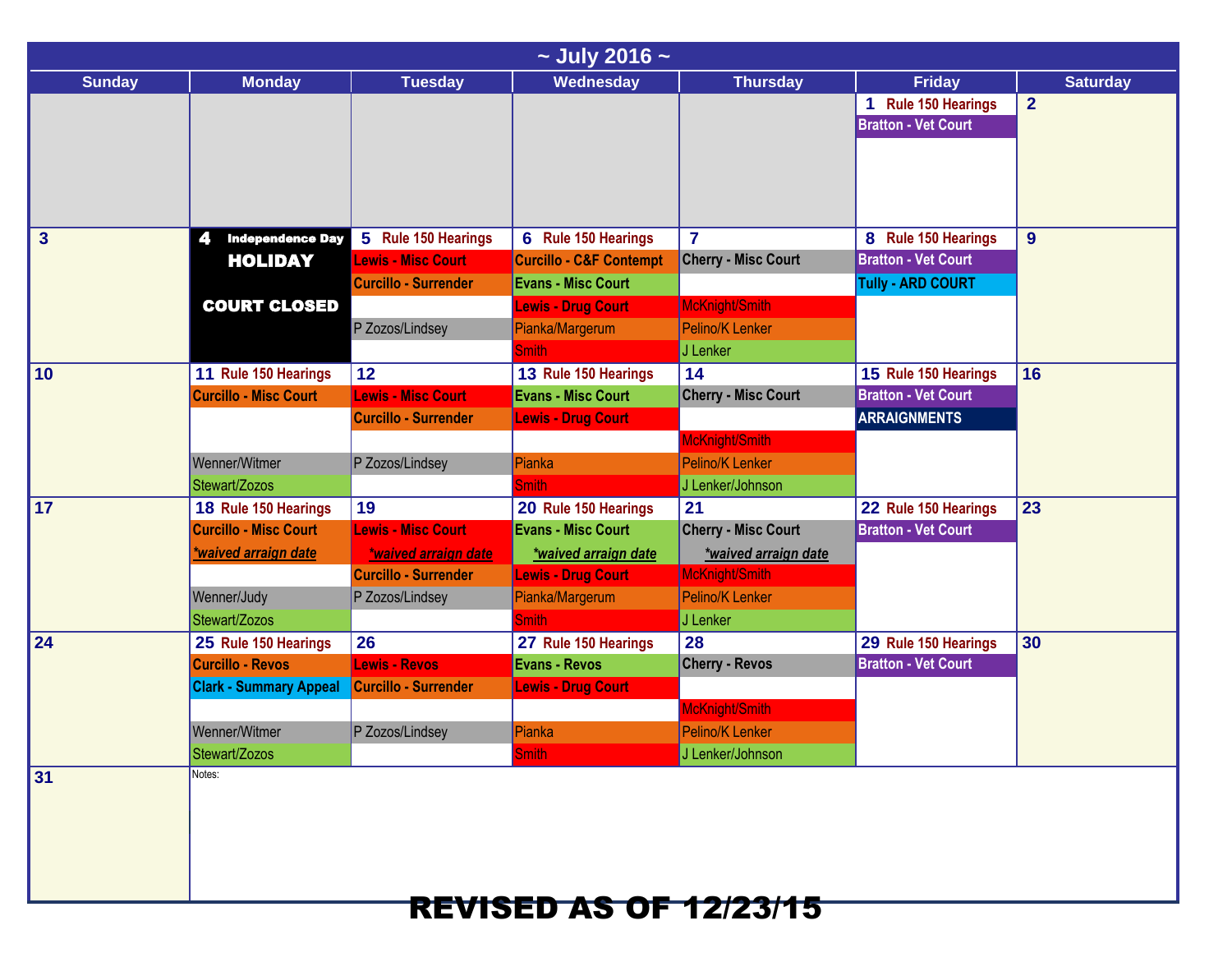| ◀ Jul 2016     | $\sim$ August 2016 $\sim$<br>Sep 2016 ▶ |                             |                           |                            |                            |                 |  |  |  |
|----------------|-----------------------------------------|-----------------------------|---------------------------|----------------------------|----------------------------|-----------------|--|--|--|
| <b>Sunday</b>  | <b>Monday</b>                           | <b>Tuesday</b>              | Wednesday                 | <b>Thursday</b>            | <b>Friday</b>              | <b>Saturday</b> |  |  |  |
|                | 1 Rule 150 Hearings                     | $\overline{2}$              | 3 Rule 150 Hearings       | $\overline{\mathbf{4}}$    | 5 Rule 150 Hearings        | $6\phantom{1}$  |  |  |  |
|                | <b>Curcillo - Misc Court</b>            | <b>Lewis - Misc Court</b>   | <b>Evans - Misc Court</b> | <b>Cherry - Misc Court</b> | <b>Bratton - Vet Court</b> |                 |  |  |  |
|                |                                         | <b>Curcillo - Surrender</b> | <b>Lewis - Drug Court</b> |                            |                            |                 |  |  |  |
|                |                                         |                             |                           | McKnight/Smith             |                            |                 |  |  |  |
|                | Wenner/Judy                             | P Zozos/Lindsey             | Pianka/Margerum           | Pelino/K Lenker            |                            |                 |  |  |  |
|                | Stewart/Zozos                           |                             | Smith                     | J Lenker                   |                            |                 |  |  |  |
| $\overline{7}$ | 8 Rule 150 Hearings                     | 9                           | 10 Rule 150 Hearings      | 11                         | 12 Rule 150 Hearings       | 13              |  |  |  |
|                | <b>Curcillo - Misc Court</b>            | <b>Lewis - Misc Court</b>   | <b>Evans - Misc Court</b> | <b>Cherry - Misc Court</b> | <b>Bratton - Vet Court</b> |                 |  |  |  |
|                |                                         | <b>Curcillo - Surrender</b> | <b>Lewis - Drug Court</b> |                            | <b>Tully - ARD COURT</b>   |                 |  |  |  |
|                |                                         |                             |                           | McKnight/Smith             |                            |                 |  |  |  |
|                | Wenner/Witmer                           | P Zozos/Lindsey             | Pianka                    | Pelino/K Lenker            |                            |                 |  |  |  |
|                | Stewart/Zozos                           |                             | <b>Smith</b>              | J Lenker/Johnson           |                            |                 |  |  |  |
| 14             | 15 Rule 150 Hearings                    | 16                          | 17 Rule 150 Hearings      | 18                         | 19 Rule 150 Hearings       | 20              |  |  |  |
|                | <b>Curcillo - Misc Court</b>            | <b>Lewis - Misc Court</b>   | <b>Evans - Misc Court</b> | <b>Cherry - Misc Court</b> | <b>Bratton - Vet Court</b> |                 |  |  |  |
|                | *waived arraign date                    | *waived arraign date        | *waived arraign date      | *waived arraign date       | <b>ARRAIGNMENTS</b>        |                 |  |  |  |
|                |                                         | <b>Curcillo - Surrender</b> | <b>Lewis - Drug Court</b> | McKnight/Smith             |                            |                 |  |  |  |
|                | Wenner/Judy                             | P Zozos/Lindsey             | Pianka/Margerum           | Pelino/K Lenker            |                            |                 |  |  |  |
|                | Stewart/Zozos                           |                             | <b>Smith</b>              | J Lenker                   |                            |                 |  |  |  |
| 21             | 22 Jury Trial Week                      | 23 Jury Trial Week          | 24 Jury Trial Week        | 25 Jury Trial Week         | 26 Jury Trial Week         | 27              |  |  |  |
|                | Rule 150 Hearings                       | <b>Curcillo - Surrender</b> | Rule 150 Hearings         |                            | <b>Rule 150 Hearings</b>   |                 |  |  |  |
|                |                                         |                             | <b>Lewis - Drug Court</b> |                            | <b>Bratton - Vet Court</b> |                 |  |  |  |
|                |                                         |                             |                           |                            |                            |                 |  |  |  |
|                | Witmer                                  |                             |                           |                            |                            |                 |  |  |  |
|                |                                         |                             |                           | J Lenker                   |                            |                 |  |  |  |
| 28             | 29 Rule 150 Hearings                    | 30                          | 31 Rule 150 Hearings      | Notes:                     |                            |                 |  |  |  |
|                | <b>Curcillo - Revos</b>                 | <b>Lewis - Revos</b>        | <b>Evans - Revos</b>      |                            |                            |                 |  |  |  |
|                | <b>Clark - Summary Appeal</b>           | <b>Curcillo - Surrender</b> | <b>Lewis - Drug Court</b> |                            |                            |                 |  |  |  |
|                |                                         |                             |                           |                            |                            |                 |  |  |  |
|                | Wenner/Judy                             | P Zozos/Lindsey             | Pianka/Margerum           |                            |                            |                 |  |  |  |
|                | Stewart/Zozos                           |                             | <b>Smith</b>              |                            |                            |                 |  |  |  |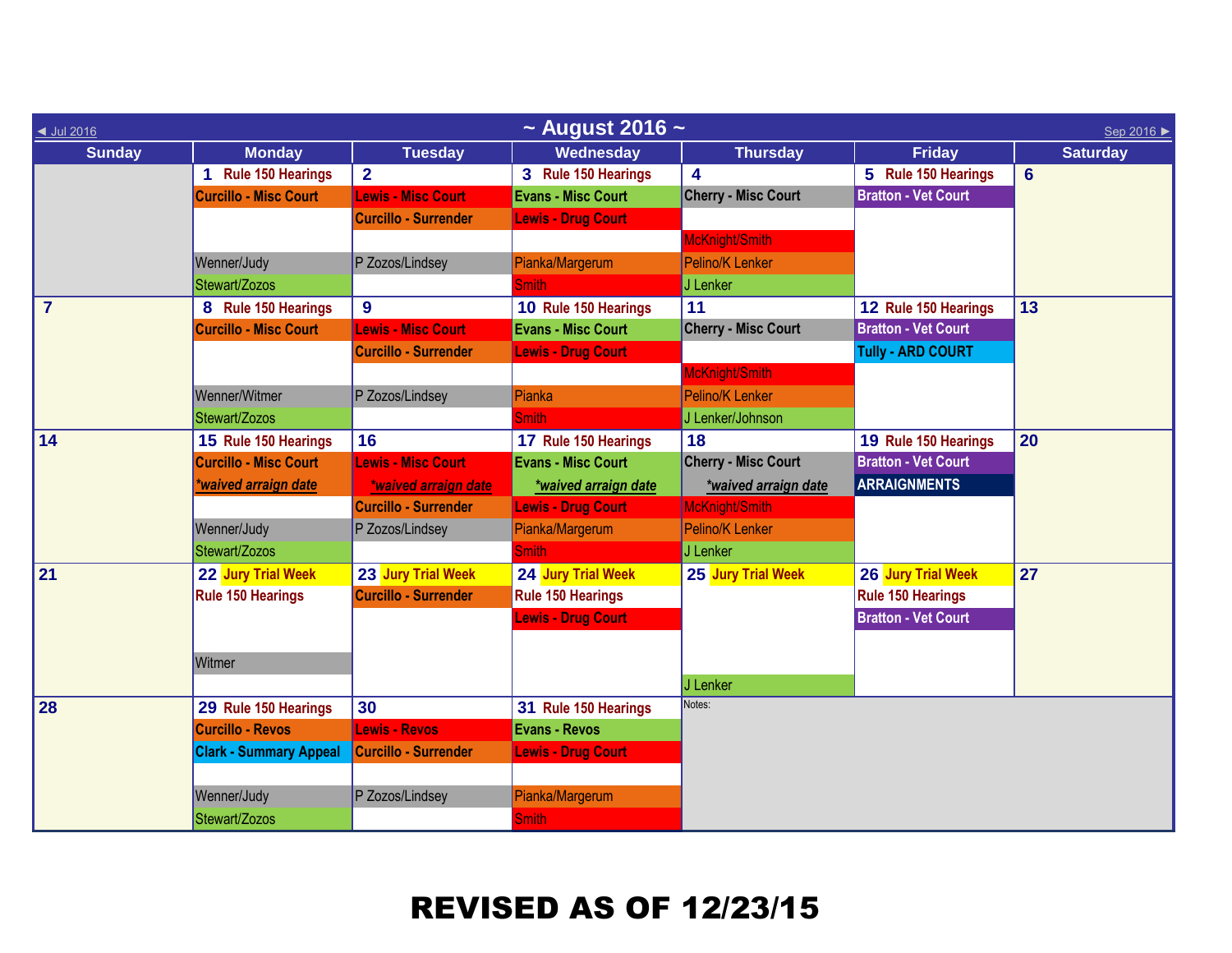| $\sim$ September 2016 $\sim$ |                               |                               |                                          |                            |                               |                         |  |  |
|------------------------------|-------------------------------|-------------------------------|------------------------------------------|----------------------------|-------------------------------|-------------------------|--|--|
| <b>Sunday</b>                | <b>Monday</b>                 | <b>Tuesday</b>                | Wednesday                                | <b>Thursday</b>            | <b>Friday</b>                 | <b>Saturday</b>         |  |  |
|                              |                               |                               |                                          | 1                          | 2 Rule 150 Hearings           | $\overline{\mathbf{3}}$ |  |  |
|                              |                               |                               |                                          | <b>Cherry - Revos</b>      | <b>Bratton - Vet Court</b>    |                         |  |  |
|                              |                               |                               |                                          |                            |                               |                         |  |  |
|                              |                               |                               |                                          | McKnight/Smith             |                               |                         |  |  |
|                              |                               |                               |                                          | Pelino/K Lenker            |                               |                         |  |  |
|                              |                               |                               |                                          | J Lenker/Johnson           |                               |                         |  |  |
| 4                            | 5<br><b>Labor Day</b>         | 6<br><b>Rule 150 Hearings</b> | <b>Rule 150 Hearings</b><br><sup>'</sup> | $\overline{\mathbf{8}}$    | 9<br><b>Rule 150 Hearings</b> | 10                      |  |  |
|                              | <b>HOLIDAY</b>                | <b>Lewis - Misc Court</b>     | <b>Curcillo - C&amp;F Contempt</b>       | <b>Cherry - Misc Court</b> | <b>Bratton - Vet Court</b>    |                         |  |  |
|                              |                               | <b>Curcillo - Surrender</b>   | <b>Evans - Misc Court</b>                |                            |                               |                         |  |  |
|                              | <b>COURT CLOSED</b>           |                               | <b>Lewis - Drug Court</b>                |                            |                               |                         |  |  |
|                              |                               | P Zozos/Lindsey               | Pianka                                   | Pelino/K Lenker            |                               |                         |  |  |
|                              |                               |                               | <b>Smith</b>                             | J Lenker/Johnson           |                               |                         |  |  |
| 11                           | 12 Rule 150 Hearings          | 13                            | 14 Rule 150 Hearings                     | 15                         | 16 Rule 150 Hearings          | $\overline{17}$         |  |  |
|                              | <b>Curcillo - Misc Court</b>  | <b>Lewis - Misc Court</b>     | <b>Evans - Misc Court</b>                | <b>Cherry - Misc Court</b> | <b>Bratton - Vet Court</b>    |                         |  |  |
|                              |                               | <b>Curcillo - Surrender</b>   | <b>Lewis - Drug Court</b>                |                            | <b>Tully - ARD COURT</b>      |                         |  |  |
|                              |                               |                               |                                          | McKnight/Smith             |                               |                         |  |  |
|                              | Wenner/Witmer                 | P Zozos/Lindsey               | Pianka/Margerum                          | Pelino/K Lenker            |                               |                         |  |  |
|                              | Stewart/Zozos                 |                               | <b>Smith</b>                             | J Lenker                   |                               |                         |  |  |
| 18                           | 19 Rule 150 Hearings          | $\overline{20}$               | 21 Rule 150 Hearings                     | 22                         | 23 Rule 150 Hearings          | 24                      |  |  |
|                              | <b>Curcillo - Misc Court</b>  | <b>Lewis - Misc Court</b>     | <b>Evans - Misc Court</b>                | <b>Cherry - Misc Court</b> | <b>Bratton - Vet Court</b>    |                         |  |  |
|                              | *waived arraign date          | *waived arraign date          | *waived arraign date                     | *waived arraign date       | <b>ARRAIGNMENTS</b>           |                         |  |  |
|                              | <b>Clark - Summary Appeal</b> | <b>Curcillo - Surrender</b>   | <b>Lewis - Drug Court</b>                | McKnight/Smith             |                               |                         |  |  |
|                              | Wenner/Judy                   | P Zozos/Lindsey               | Pianka                                   | Pelino/K Lenker            |                               |                         |  |  |
|                              | Stewart/Zozos                 |                               | <b>Smith</b>                             | J Lenker/Johnson           |                               |                         |  |  |
| 25                           | 26 Jury Trial Week            | 27 Jury Trial Week            | 28 Jury Trial Week                       | 29 Jury Trial Week         | 30 Jury Trial Week            | Notes:                  |  |  |
|                              | <b>Rule 150 Hearings</b>      | Curcillo - Surrender          | Rule 150 Hearings                        |                            | Rule 150 Hearings             |                         |  |  |
|                              |                               |                               |                                          |                            | <b>Bratton - Vet Court</b>    |                         |  |  |
|                              |                               |                               |                                          |                            |                               |                         |  |  |
|                              | Witmer                        |                               |                                          |                            |                               |                         |  |  |
|                              |                               |                               |                                          | J Lenker                   |                               |                         |  |  |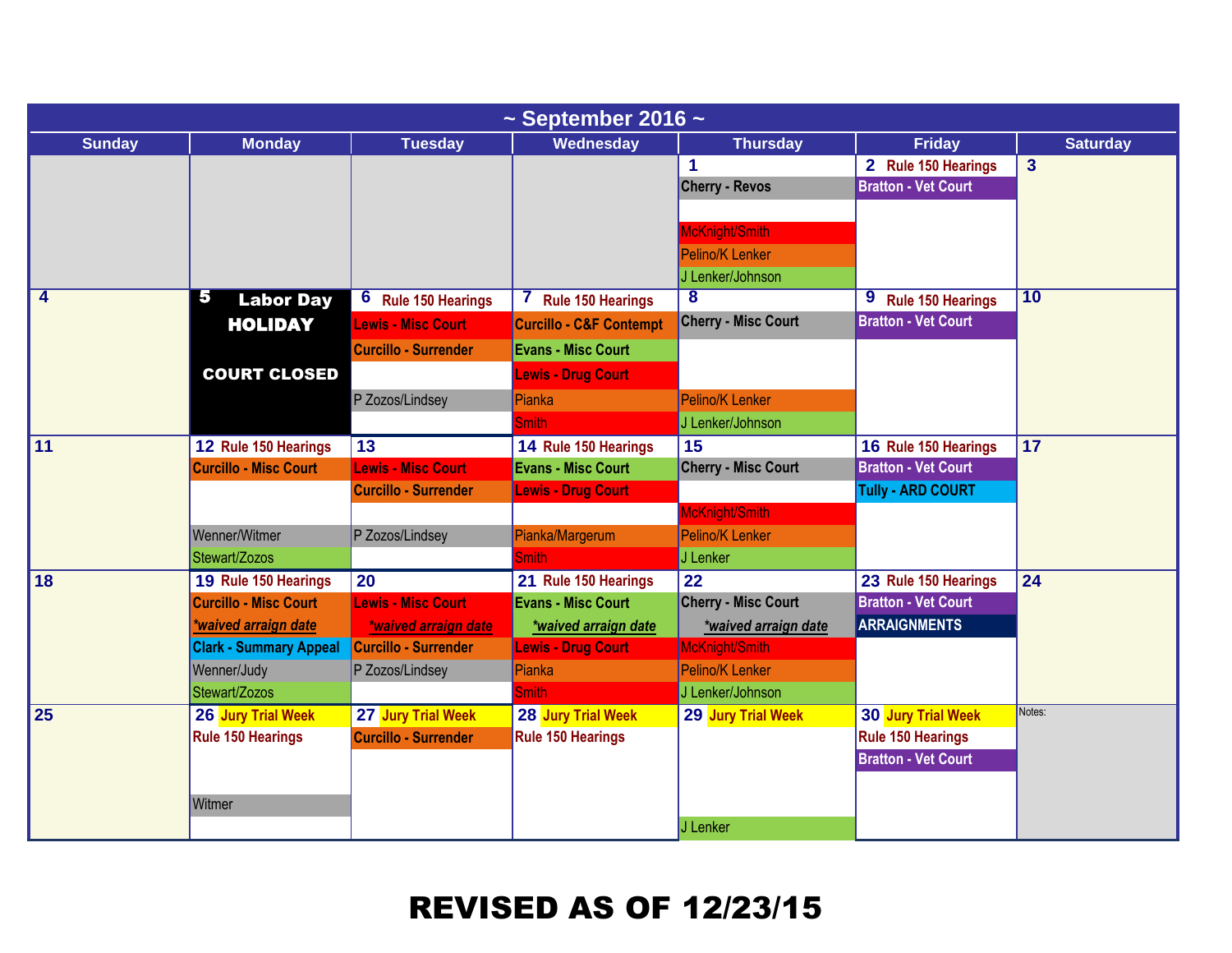| $\sim$ October 2016 $\sim$ |                               |                             |                               |                            |                            |                 |  |  |
|----------------------------|-------------------------------|-----------------------------|-------------------------------|----------------------------|----------------------------|-----------------|--|--|
| <b>Sunday</b>              | <b>Monday</b>                 | <b>Tuesday</b>              | Wednesday                     | <b>Thursday</b>            | <b>Friday</b>              | <b>Saturday</b> |  |  |
|                            |                               |                             |                               |                            |                            | 1               |  |  |
|                            |                               |                             |                               |                            |                            |                 |  |  |
|                            |                               |                             |                               |                            |                            |                 |  |  |
|                            |                               |                             |                               |                            |                            |                 |  |  |
|                            |                               |                             |                               |                            |                            |                 |  |  |
| $\overline{2}$             | 3 Rule 150 Hearings           | 4                           | 5 Rule 150 Hearings           | 6                          | 7 Rule 150 Hearings        | 8               |  |  |
|                            | <b>Curcillo - Revos</b>       | <b>Lewis - Revos</b>        | <b>Evans - Revos</b>          | <b>Cherry - Revos</b>      | <b>Bratton - Vet Court</b> |                 |  |  |
|                            |                               | <b>Curcillo - Surrender</b> | <b>Lewis - Drug Court</b>     |                            |                            |                 |  |  |
|                            |                               |                             |                               | McKnight/Smith             |                            |                 |  |  |
|                            | Wenner/Judy                   | P Zozos/Lindsey             | Pianka/Margerum               | Pelino/K Lenker            |                            |                 |  |  |
|                            | Stewart/Zozos                 |                             | <b>Smith</b>                  | J Lenker/Johnson           |                            |                 |  |  |
| 9                          | 10 Rule 150 Hearings          | 11                          | 12 Rule 150 Hearings          | 13                         | 14 Rule 150 Hearings       | 15              |  |  |
|                            | <b>Curcillo - Misc Court</b>  | <b>Lewis - Misc Court</b>   | <b>Evans - Misc Court</b>     | <b>Cherry - Misc Court</b> | <b>Bratton - Vet Court</b> |                 |  |  |
|                            |                               | <b>Curcillo - Surrender</b> | <b>Lewis - Drug Court</b>     |                            |                            |                 |  |  |
|                            |                               |                             |                               | McKnight/Smith             |                            |                 |  |  |
|                            | Wenner/Witmer                 | P Zozos/Lindsey             | Pianka                        | Pelino/K Lenker            |                            |                 |  |  |
|                            | Stewart/Zozos                 |                             | <b>Smith</b>                  | J Lenker                   |                            |                 |  |  |
| 16                         | 17 Rule 150 Hearings          | 18                          | 19 Rule 150 Hearings          | 20                         | 21 Rule 150 Hearings       | 22              |  |  |
|                            | <b>Curcillo - Misc Court</b>  | <b>Lewis - Misc Court</b>   | <b>Evans - Misc Court</b>     | <b>Cherry - Misc Court</b> | <b>Bratton - Vet Court</b> |                 |  |  |
|                            |                               | <b>Curcillo - Surrender</b> | <b>Lewis - Drug Court</b>     |                            | <b>Tully - ARD COURT</b>   |                 |  |  |
|                            |                               |                             |                               | McKnight/Smith             |                            |                 |  |  |
|                            | Wenner/Judy                   | P Zozos/Lindsey             | <b>Pianka</b>                 | Pelino/K Lenker            |                            |                 |  |  |
|                            | Stewart/Zozos                 |                             | <b>Smith</b>                  | J Lenker/Johnson           |                            |                 |  |  |
| 23                         | 24 Rule 150 Hearings          | 25                          | 26 Rule 150 Hearings          | 27                         | 28 Rule 150 Hearings       | 29              |  |  |
|                            | <b>Curcillo - Misc Court</b>  | <b>Lewis - Misc Court</b>   | <b>Evans - Misc Court</b>     | <b>Cherry - Misc Court</b> | <b>Bratton - Vet Court</b> |                 |  |  |
|                            | waived arraign date           | *waived arraign date        | *waived arraign date          | *waived arraign date       | <b>ARRAIGNMENTS</b>        |                 |  |  |
|                            | <b>Clark - Summary Appeal</b> | Curcillo - Surrender        | <b>Lewis - Drug Court</b>     | McKnight/Smith             |                            |                 |  |  |
|                            | Wenner/Witmer                 | P Zozos/Lindsey             | Pianka/Margerum               | Pelino/K Lenker            |                            |                 |  |  |
|                            | Stewart/Zozos                 |                             | Smith                         | J Lenker                   |                            |                 |  |  |
| 30                         | 31 Jury Trial Week            | Notes:                      |                               |                            |                            |                 |  |  |
|                            | <b>Rule 150 Hearings</b>      |                             |                               |                            |                            |                 |  |  |
|                            |                               |                             |                               |                            |                            |                 |  |  |
|                            |                               |                             |                               |                            |                            |                 |  |  |
|                            | Judy                          |                             |                               |                            |                            |                 |  |  |
|                            |                               |                             | <b>REVISED AS OF 12/23/15</b> |                            |                            |                 |  |  |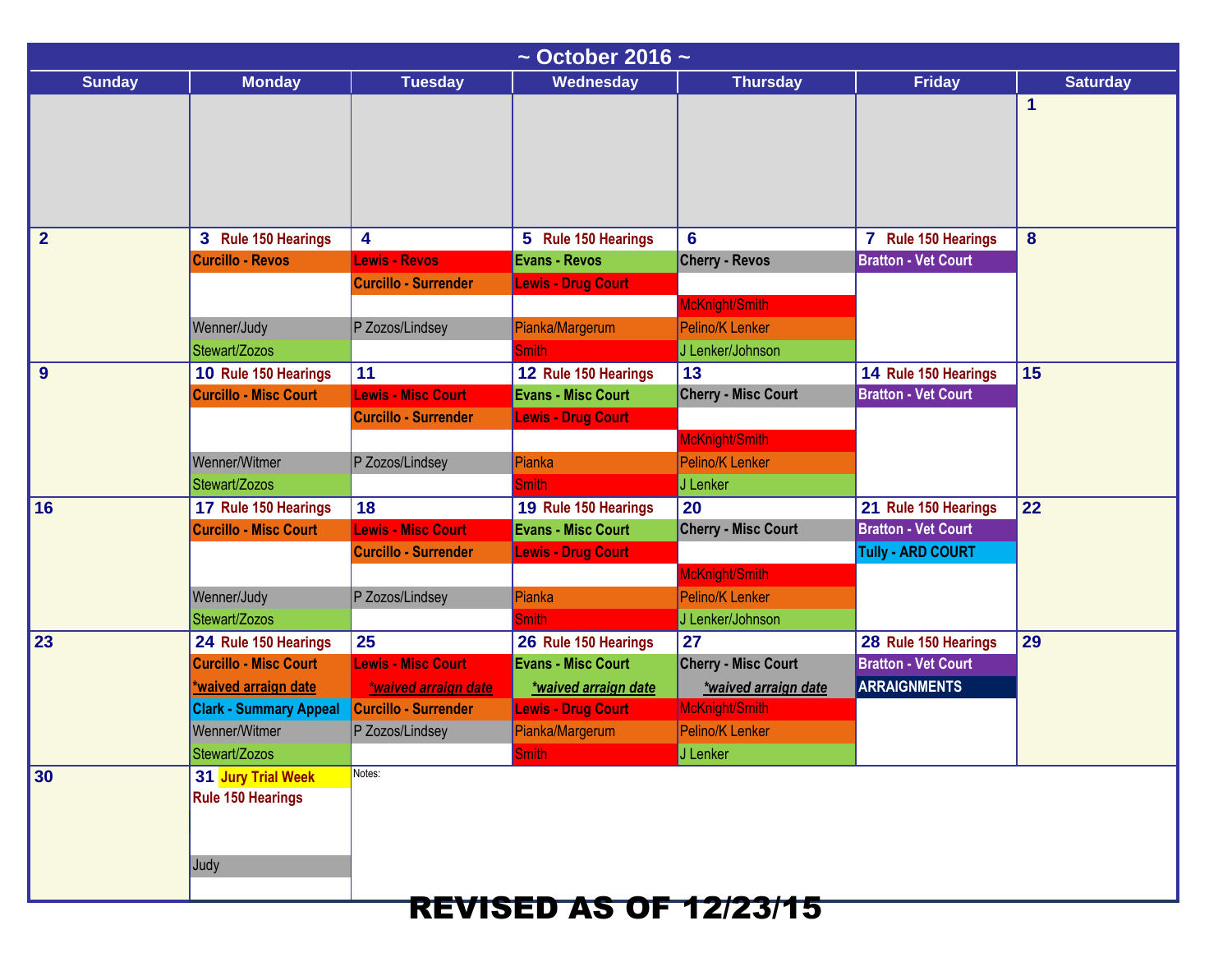| $\triangleleft$ Oct 2016 |                               |                             | $\sim$ November 2016 $\sim$        |                            |                            | Dec 2016 ▶      |
|--------------------------|-------------------------------|-----------------------------|------------------------------------|----------------------------|----------------------------|-----------------|
| <b>Sunday</b>            | <b>Monday</b>                 | <b>Tuesday</b>              | Wednesday                          | <b>Thursday</b>            | <b>Friday</b>              | <b>Saturday</b> |
|                          |                               | 1 Jury Trial Week           | 2 Jury Trial Week                  | 3 Jury Trial Week          | 4 Jury Trial Week          | $5\phantom{1}$  |
|                          |                               |                             | <b>Rule 150 Hearings</b>           |                            | Rule 150 Hearings          |                 |
|                          |                               |                             | <b>Lewis - Drug Court</b>          |                            | <b>Bratton - Vet Court</b> |                 |
|                          |                               |                             |                                    |                            |                            |                 |
|                          |                               |                             |                                    |                            |                            |                 |
|                          |                               |                             |                                    | J Lenker                   |                            |                 |
| $6\phantom{1}$           | 7 Rule 150 Hearings           | 8                           | 9 Rule 150 Hearings                | 10 Rule 150 Hearings       | <b>11 Veterans' Day</b>    | 12              |
|                          | <b>Curcillo - Revos</b>       | Lewis - Revos               | <b>Curcillo - C&amp;F Contempt</b> | <b>Cherry - Revos</b>      | <b>HOLIDAY</b>             |                 |
|                          | <b>Naturalization Court</b>   | <b>Curcillo - Surrender</b> | <b>Evans - Revos</b>               |                            |                            |                 |
|                          |                               |                             | <b>Lewis - Drug Court</b>          | McKnight/Smith             | <b>COURT CLOSED</b>        |                 |
|                          | Wenner/Witmer                 | P Zozos/Lindsey             | Pianka/Margerum                    | Pelino/K Lenker            |                            |                 |
|                          |                               |                             | <b>Smith</b>                       | J Lenker/Johnson           |                            |                 |
| 13                       | 14 Rule 150 Hearings          | 15                          | 16 Rule 150 Hearings               | 17                         | 18 Rule 150 Hearings       | 19              |
|                          | <b>Curcillo - Misc Court</b>  | <b>Lewis - Misc Court</b>   | <b>Evans - Misc Court</b>          | <b>Cherry - Misc Court</b> | <b>Bratton - Vet Court</b> |                 |
|                          |                               | <b>Curcillo - Surrender</b> | <b>Lewis - Drug Court</b>          |                            | <b>ARRAIGNMENTS</b>        |                 |
|                          |                               |                             |                                    | McKnight/Smith             |                            |                 |
|                          | Wenner/Judy                   | P Zozos/Lindsey             | Pianka                             | Pelino/K Lenker            |                            |                 |
|                          | Stewart/Zozos                 |                             | <b>Smith</b>                       | J Lenker/Johnson           |                            |                 |
| $\overline{20}$          | 21 Rule 150 Hearings          | $\overline{22}$             | 23 Rule 150 Hearings               | <b>24 Thanksgiving Day</b> | 25 Rule 150 Hearings       | 26              |
|                          | <b>Curcillo - Misc Court</b>  | <b>Lewis - Misc Court</b>   | <b>Evans - Misc Court</b>          | <b>HOLIDAY</b>             | <b>Bratton - Vet Court</b> |                 |
|                          |                               | <b>Curcillo - Surrender</b> | <b>Lewis - Drug Court</b>          |                            |                            |                 |
|                          |                               |                             |                                    | <b>COURT CLOSED</b>        |                            |                 |
|                          | Wenner/Witmer                 | P Zozos/Lindsey             | Pianka                             |                            |                            |                 |
|                          | Stewart/Zozos                 |                             | <b>Smith</b>                       |                            |                            |                 |
| 27                       | 28 Rule 150 Hearings          | 29                          | 30 Rule 150 Hearings               | Notes:                     |                            |                 |
|                          | <b>Curcillo - Misc Court</b>  | <b>Lewis - Misc Court</b>   | <b>Evans - Misc Court</b>          |                            |                            |                 |
|                          | waived arraign date           | *waived arraign date        | *waived arraign date               |                            |                            |                 |
|                          | <b>Clark - Summary Appeal</b> | <b>Curcillo - Surrender</b> | <b>Lewis - Drug Court</b>          |                            |                            |                 |
|                          | Wenner/Judy                   | P Zozos/Lindsey             | Pianka/Margerum                    |                            |                            |                 |
|                          | Stewart/Zozos                 |                             | <b>Smith</b>                       |                            |                            |                 |